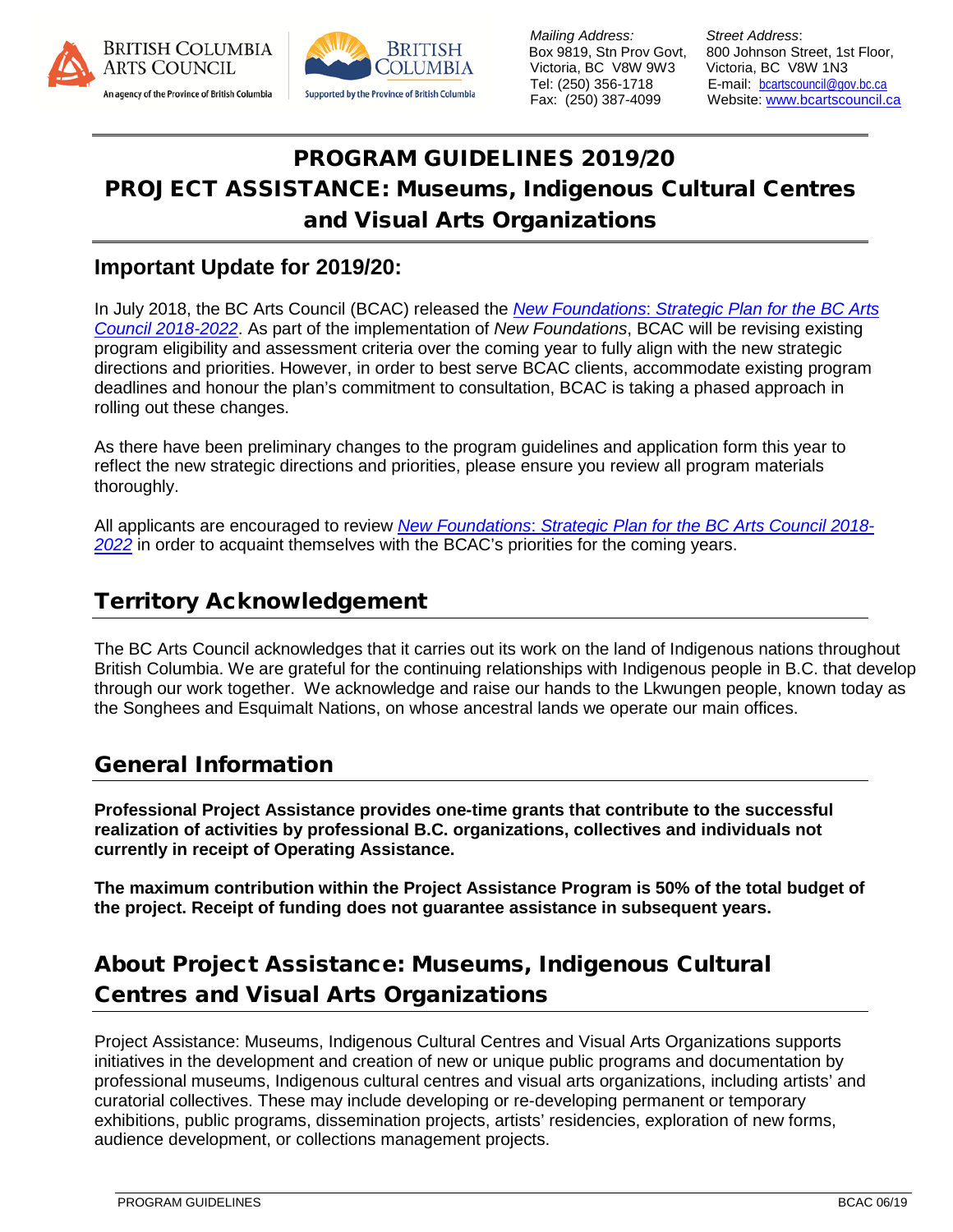### **TABLE OF CONTENTS**

| About Project Assistance: Museums, Indigenous Cultural Centres and Visual Arts Organizations 1 |
|------------------------------------------------------------------------------------------------|
|                                                                                                |
|                                                                                                |
|                                                                                                |
|                                                                                                |
|                                                                                                |
|                                                                                                |
|                                                                                                |
|                                                                                                |
|                                                                                                |
|                                                                                                |
|                                                                                                |
|                                                                                                |
|                                                                                                |

### BC Arts Council program guidelines and application forms are revised annually.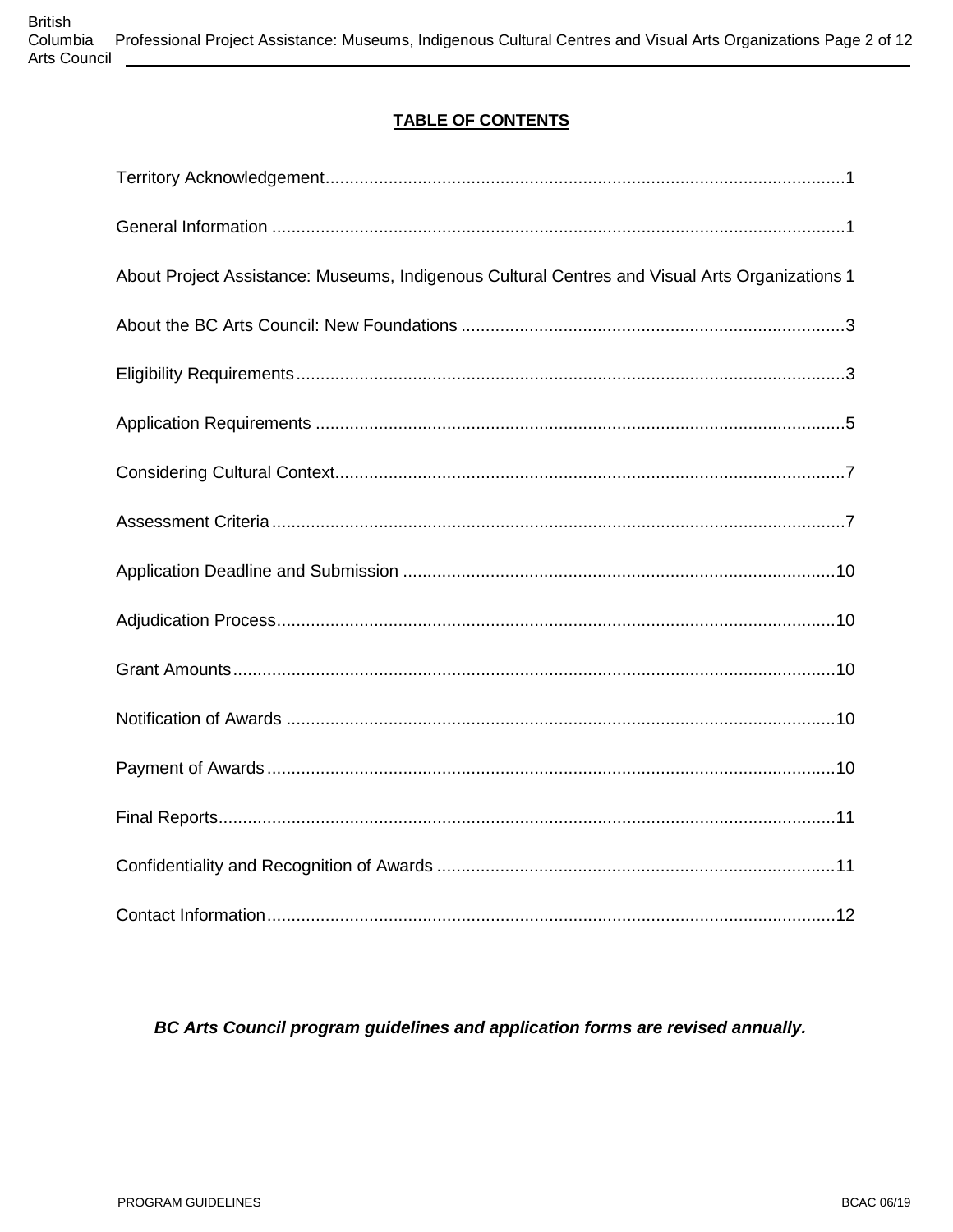## <span id="page-2-0"></span>About the BC Arts Council: New Foundations

The BC Arts Council is an agency of the provincial government established by the *Arts Council Act,* for the purposes of:

- $\triangleright$  Providing support for the arts and culture in British Columbia;
- $\triangleright$  Providing persons and organizations with the opportunity to participate in the arts and culture in British Columbia; and
- $\triangleright$  Providing an open, accountable and neutrally administered process for managing funds for British Columbia arts and culture.

In July 2018, the BC Arts Council released [New Foundations: Strategic Plan for the British Columbia](http://www.bcartscouncil.ca/documents/publicationforms/pdfs/2018_22_StratPlan.pdf)  [Arts Council 2018-2022,](http://www.bcartscouncil.ca/documents/publicationforms/pdfs/2018_22_StratPlan.pdf) which articulates the following vision:

*"Artists and cultural organizations in British Columbia are well-supported, thriving, and able to reach their full potential under principles of equity, diversity, accessibility, and reconciliation. Arts and culture are seen as fundamental to developing vibrant and resilient communities, where the people of British Columbia are highly engaged in the province's unique arts and culture sector recognized for its innovation and leadership in Canada and abroad."*

#### **Strategic Directions**

The new strategic plan lays out four new strategic directions for the BC Arts Council, intended to facilitate more equitable access to arts funding and informed by the current context facing the arts and culture sector in B.C.:

- $\triangleright$  Sustainability and Creative Development
- $\triangleright$  Equity, Diversity and Access
- $\triangleright$  Indigenous Arts and Culture
- $\triangleright$  Regional Arts and Community Arts

#### **Values**

The BC Arts Council's values guide all decisions and activities, from program design to the peer review process. We strive for constant improvement under these values in how we serve artists and cultural organizations throughout B.C.

- $\triangleright$  Artistic Development and Achievement
- $\triangleright$  Indigenous Engagement and Cultural Vitality
- $\triangleright$  Equity, Access and Diversity
- $\triangleright$  Collaboration and Partnerships
- $\triangleright$  Engagement and Participation
- $\triangleright$  Recognition and Promotion
- **Fair and Transparent Governance**

## <span id="page-2-1"></span>Eligibility Requirements

Assistance through this program is available to readily identified professional B.C. collectives, Indigenous cultural centres, and professional museums and visual arts organizations.

#### **Applicant Eligibility – General Criteria**

#### **An eligible applicant must:**

Assistance through this program is available to readily identified professional B.C. collectives, Indigenous cultural centres, and professional museums and visual arts organizations.

An eligible applicant must: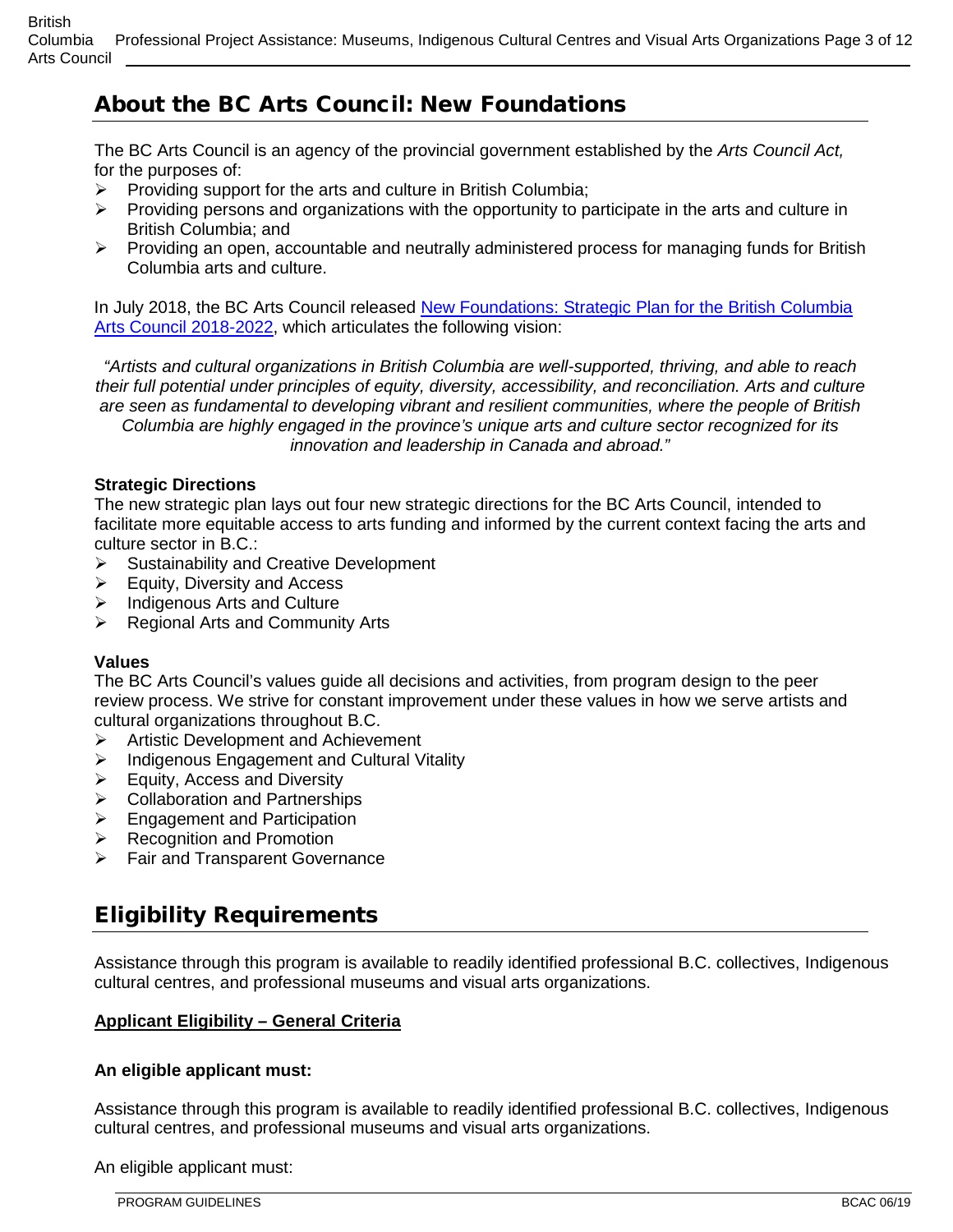- Be based in British Columbia and offer public programming in B.C.
- Engage competent professional artistic/curatorial, management and/or project leadership, as demonstrated in previous achievements, collaborations, partnerships, relationships, etc.
- Compensate artists and arts and cultural professionals at industry standards and adhere to international intellectual property rights standards and cultural ownership protocols
	- o Professional artists/curators and other museum/gallery professionals must receive industry standard fees for work presented by visual arts organizations and public museums.
	- o Community-based artists and curators whose work is programmed by visual arts organizations or public museums will receive payment through either exhibition fees or through other, mutually agreed upon alternatives.

#### **Applicant Eligibility – Specific Criteria**

#### **Professional Museums, Indigenous Cultural Centres or Visual Arts Organizations**

In addition to the General Eligibility Criteria, an organization must:

- Be a professional visual arts organization, public museum or Indigenous cultural centre registered and in good standing as a non-profit society in the Province of British Columbia for at least one year; or
- Be a professional visual arts organization, Indigenous cultural centre or public museum operated by a local government or First Nation in B.C. with a community-based board of management that sets policy for the organization's public programs and services; or
- Be a professional visual arts organization or museum operated by a public post-secondary institution in B.C. that offers public programming by visual arts and museum professionals in a dedicated gallery facility with regular ongoing access to the non-academic community.

#### **AND**

- Provide financial statements for the most recently completed fiscal year (see Financial Statements section).
- Not currently receive Operating Assistance from the BC Arts Council.
- Have operated and offered public programming for a minimum of one year as a non-profit society OR as a public institution operated by a local government or First Nation in B.C. OR as a professional visual arts organization or museum operated by a public post-secondary institution in B.C.

#### **Professional Independent Collectives**

In addition to the General Eligibility Criteria, above, under normal circumstances, an eligible professional collective must be readily identified as a professional independent collective of B.C. visual arts or museums professionals.

A professional independent collective is considered for this program as a group of three or more artists or other visual arts/museum professionals who are professionally active in visual arts or museum practice. Curatorial collectives must be composed of three or more curators who are professionally engaged in visual arts or museum practice.

Each member of a collective must have a minimum of two years of professional practice in their field, following basic training, and must have a demonstrated body of previous work as an individual practitioner.

A professional independent collective must apply under the name of an individual member of the collective, acting as a key contact person and listed as the submitting officer.

The key contact person will be held responsible for the application and subsequent report. If the application is successful, this person will receive payment of the award on behalf of the collective.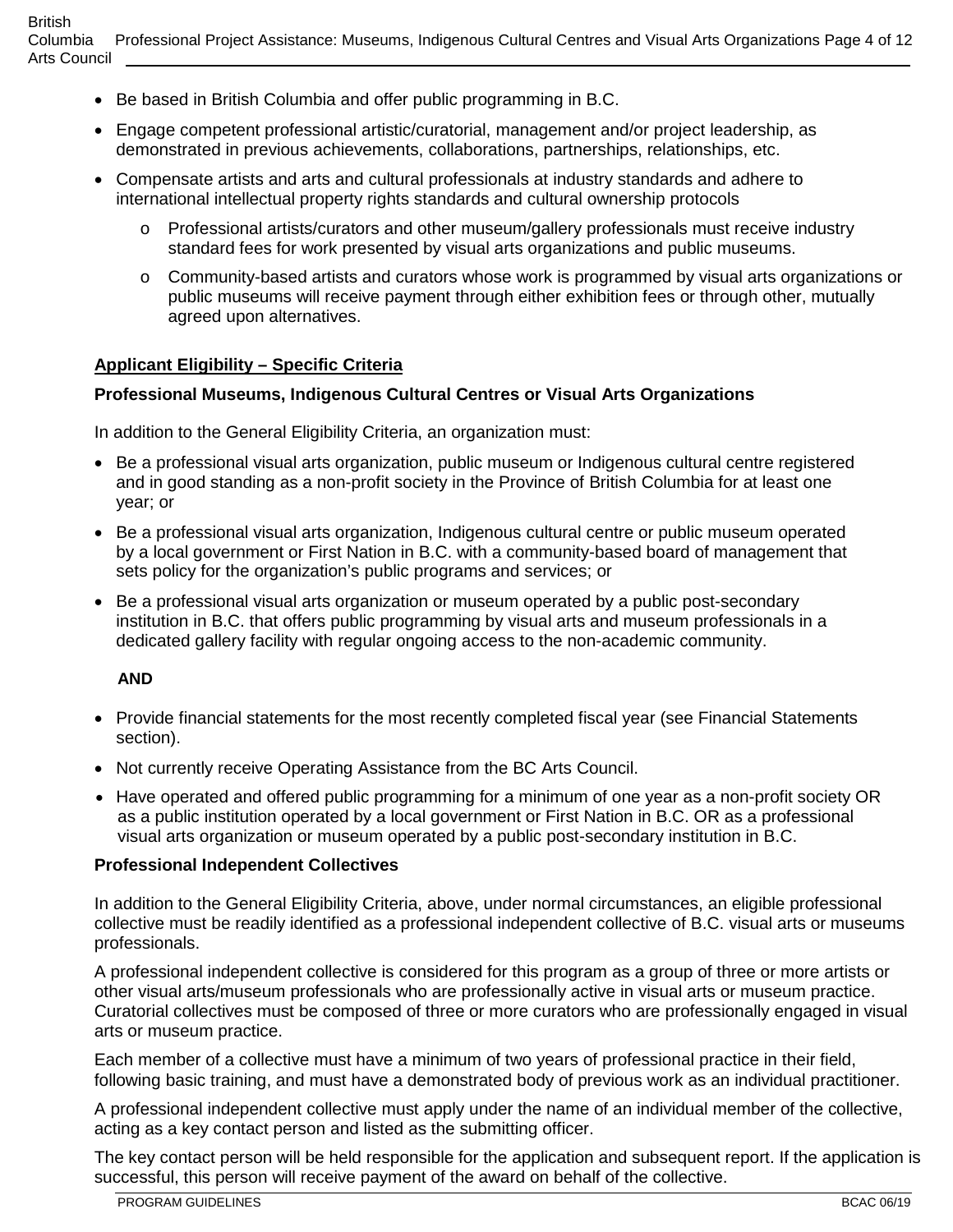Each member of the professional independent collective must be a Canadian citizen or permanent resident, readily identified as a professional British Columbia artist, and have lived in British Columbia for at least twelve months immediately prior to application.

#### **General Exclusions for Professional Project Assistance**

Awards are not available for:

- Operating costs.
- Projects that have begun prior to the application deadline.
- Project/budget deficits.
- Capital expenditures (construction, renovation, or purchase of property or equipment).
- Fundraising.
- Start-up costs or seed money.
- Feasibility studies.
- For-profit entities.
- International travel costs of foreign artists visiting British Columbia.
- Travel to international symposia.
- Conferences or competitions.
- The creation or preparation of work for competitions.
- Projects that are secondary to other purposes (e.g. fundraising events, conventions, or family, religious or community celebrations or anniversaries).
- Subsistence to artists, curators or other arts professionals.
- Projects or activities that are funded through other programs of the BC Arts Council or its third party delivery partners.

#### **Specific Exclusions for Professional Project Assistance**

Awards under this program are not available for:

- Archives-only organizations
- Single theme or specialty organizations
- Industrial or heritage sites
- Organizations dedicated to a temporary exhibition
- Museums that do not hold a permanent collection
- Museums that do not have a definable space designated for public exhibition of collection material.

Ineligible applications will not be reviewed by the Jury.

## <span id="page-4-0"></span>Application Requirements

All applicants, especially new applicants to this program, are urged to discuss their request with the program officer prior to submission.

Applicants must provide a completed online application, all requested information, and clearly identified support materials.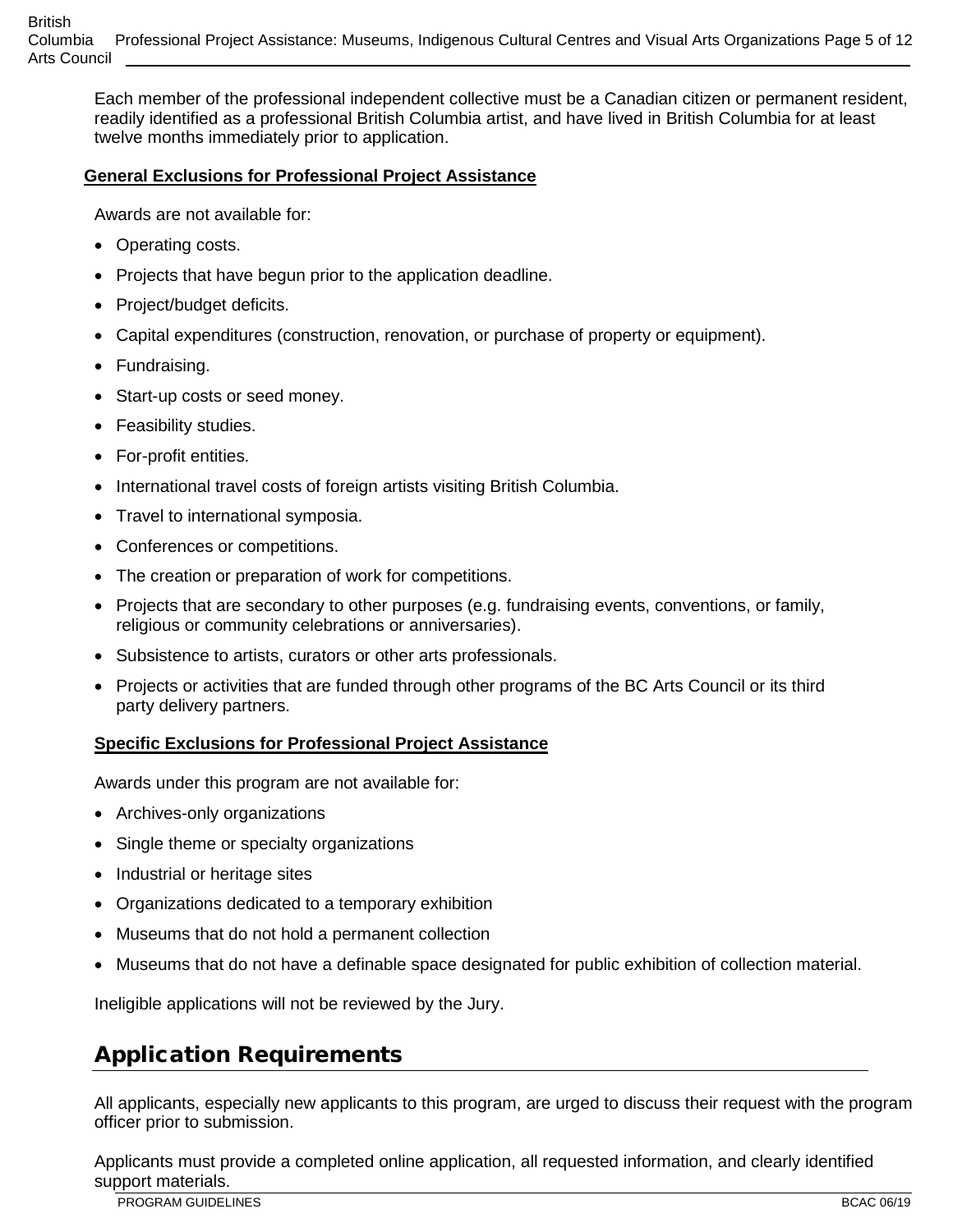**It is the applicant's responsibility to ensure applications are complete and all application requirements are included. The BC Arts Council will not contact applicants to address errors in applications or missing application requirements, including support material, other than that required to determine eligibility. Eligible applications and any supporting material will be assessed as they have been submitted.**

### **All applications must include:**

- A completed Project Assistance: Media Arts Organizations online application including:
- A statement of intent. Please see application form for full requirements.
- One copy of your organization's most recent Financial Statements.
- Maximum 250-word bio for each member of the creative team. Please do not send CVs.
- For applicants that have not previously received funding through this program only: Two letters of reference from established arts professionals familiar with the collective's or organization's work.

Applicants who have previously received funding through the BC Arts Council for an earlier phase of the same project, that is still underway and for which a final report has not yet been submitted, must include a maximum one-page interim report on the status of the previous phase(s). This may be in addition to the statement of intent.

### **For organizations** *only* **the following additional information is required:**

• One copy of the organization's most recent Financial Statements.

The required support material will be circulated to the jury only at the time of the adjudication meeting. Other material (e.g. promotional/marketing) will not be shown.

Support material will not be returned.

### **FINANCIAL STATEMENTS**

Financial Statements must include:

- a Balance Sheet, Income Statement and Notes;
- an itemized list of grants identified by funder, either in the income statement or in an attached schedule; and,
- a breakdown of operating net assets, distinguishing between unrestricted net assets and capital assets.

The type of Financial Statements required is based on the recipient's last BC Arts Council award (excluding special projects); in the case of new applicants, internally prepared financial statements are acceptable. Internally prepared financial statements must show two years of activity and be signed by two board members of the organization. Council staff reserve the right to request audited Financial Statements if deemed appropriate, regardless of the amount of the applicant's last award.

| <b>BC Arts Council Grant for</b> | <b>Minimum Required Documentation</b>             |
|----------------------------------|---------------------------------------------------|
| last fiscal year                 | All Financial Statements must be signed by the    |
|                                  | auditor/bookkeeper/accountant with Board approval |
|                                  | (two Board member signatures)                     |
| Up to \$10,000                   | Internally prepared Financial Statements          |
| $$10,001 - $25,000$              | Independently prepared Financial Statements       |
| $$25,001 - $100,000$             | <b>Review Engagement Financial Statements</b>     |
| Greater than \$100,000           | <b>Audited Financial Statements</b>               |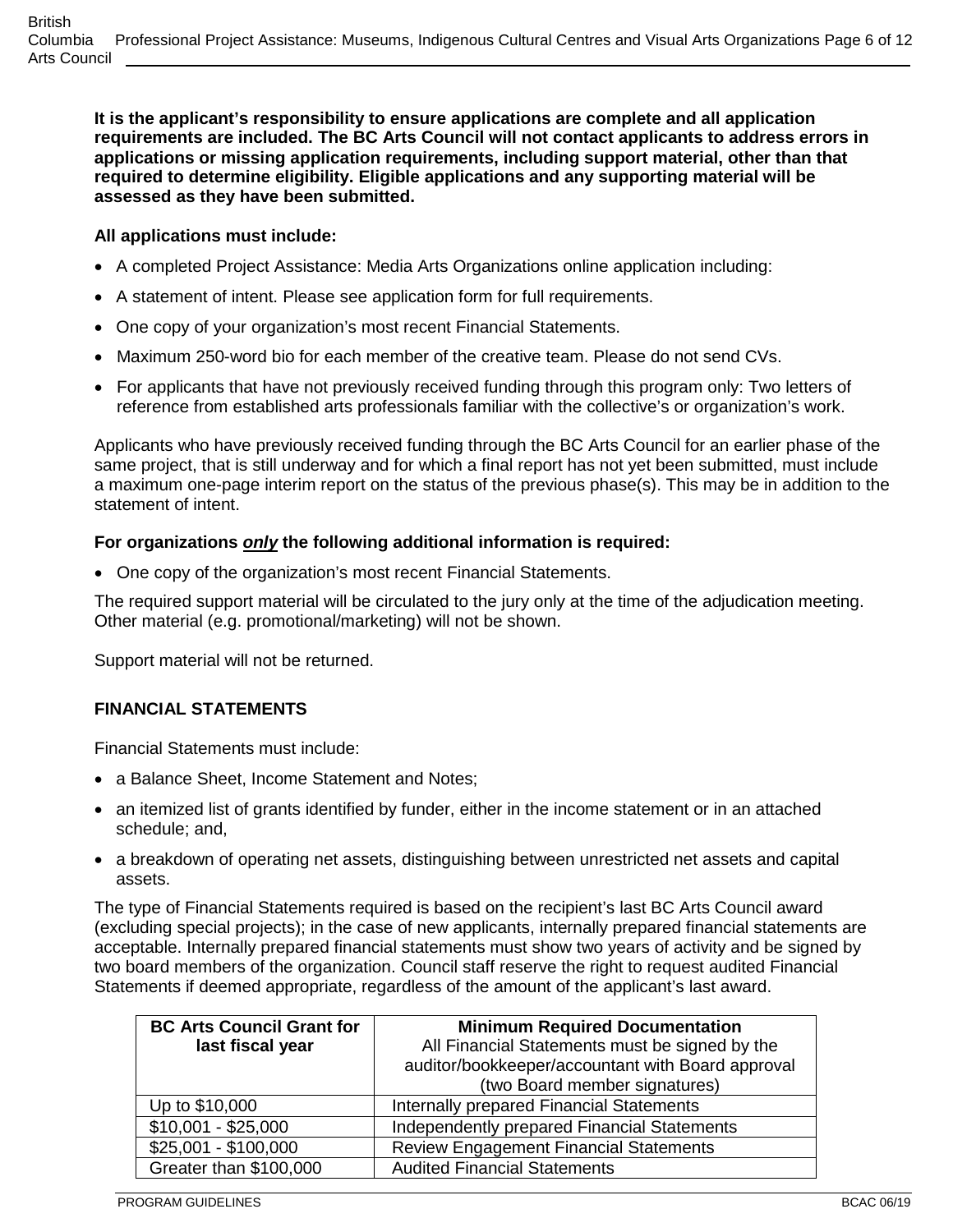**British** Columbia Professional Project Assistance: Museums, Indigenous Cultural Centres and Visual Arts Organizations Page 7 of 12 Arts Council

## <span id="page-6-0"></span>Considering Cultural Context

In *[New Foundations: 2018-2022](http://www.bcartscouncil.ca/documents/publicationforms/pdfs/2018_22_StratPlan.pdf5)*, the BC Arts Council has made a commitment to principles of equity, diversity, accessibility and truth and reconciliation in all of its programs and processes. In its own operations and in the funding and support it provides for arts and culture in the province, the BC Arts Council administers its activities in accordance with the [BC Human Rights Code](https://www2.gov.bc.ca/assets/gov/law-crime-and-justice/human-rights/human-rights-protection/what-you-need-to-know.pdf) and strives to foster cultural safety and safe and respectful workplaces for all artists, arts workers and cultural practitioners.

The BC Arts Council is committed to the standards and principles of the [United Nations Declaration of](http://www.un.org/esa/socdev/unpfii/documents/DRIPS_en.pdf)  [the Rights of Indigenous Peoples \(the Declaration\)](http://www.un.org/esa/socdev/unpfii/documents/DRIPS_en.pdf) and the [Calls to Action of the Truth](https://nctr.ca/assets/reports/Calls_to_Action_English2.pdf) and [Reconciliation Commission.](https://nctr.ca/assets/reports/Calls_to_Action_English2.pdf) We support the Province of British Columbia in its commitment to fully adopt and implement both of these important documents.

The BC Arts Council acknowledges the cultural, geographic and regional diversity of the province, and recognizes the distinct and varied contexts of Indigenous, cultural and regional communities.

In consideration of these commitments, all applicants and assessors should contemplate a variety of factors around cultural context when submitting a proposal. Not all considerations will apply to all applications.

- Consider issues around cultural appropriation and ownership if using the cultural expressions, aesthetics or iconography of various communities removed from their social, political and cultural roots. Cultural appropriation can also occur when there is insufficient credit given to the sources of artistic and cultural work. Cultural appropriation diminishes access and reduces the opportunity for artists from Indigenous and diverse cultural communities to tell their own stories.
- If working with Indigenous peoples, communities, culture or intellectual property (including but not limited to stories, songs, dance, designs, art, traditional knowledge or other cultural expressions), consider the principles outlined in the [United Nations Declaration of the Rights of Indigenous](http://www.un.org/esa/socdev/unpfii/documents/DRIPS_en.pdf)  [Peoples](http://www.un.org/esa/socdev/unpfii/documents/DRIPS_en.pdf) (the Declaration). The Declaration affirms that Indigenous peoples have the right to selfdetermination and the right to practice and revive their culture and traditions. As stated in Article 11 of the Declaration this "includes the right to maintain, protect and develop the past, present and future manifestations of their cultures, such as archaeological and historical sites, artefacts, designs, ceremonies, technologies and visual and performing arts and literature."
- Consider the reciprocity of relationships with the various communities and cultural practices represented in your application, and whose voices and perspectives are being included.

Consider how you have addressed cultural protocols and/or received permissions where required, including appropriate community consent, support, advice and/or collaboration.

## <span id="page-6-1"></span>Assessment Criteria

The four areas of assessment are set out below, along with their relative weighting.

Throughout the application and assessment, applicants and the Jury should:

- For organizations: Consider and discuss how the project addresses the applicant's mandate, mission and values in each area of assessment.
- For all applicants: Consider and discuss how the project fulfills the applicant's artistic/training objectives in each area of assessment.

In evaluating each application, the Jury is asked to consider a number of possible criteria under each area of assessment. It is important to note that not all of the criteria will apply to each application; rather, they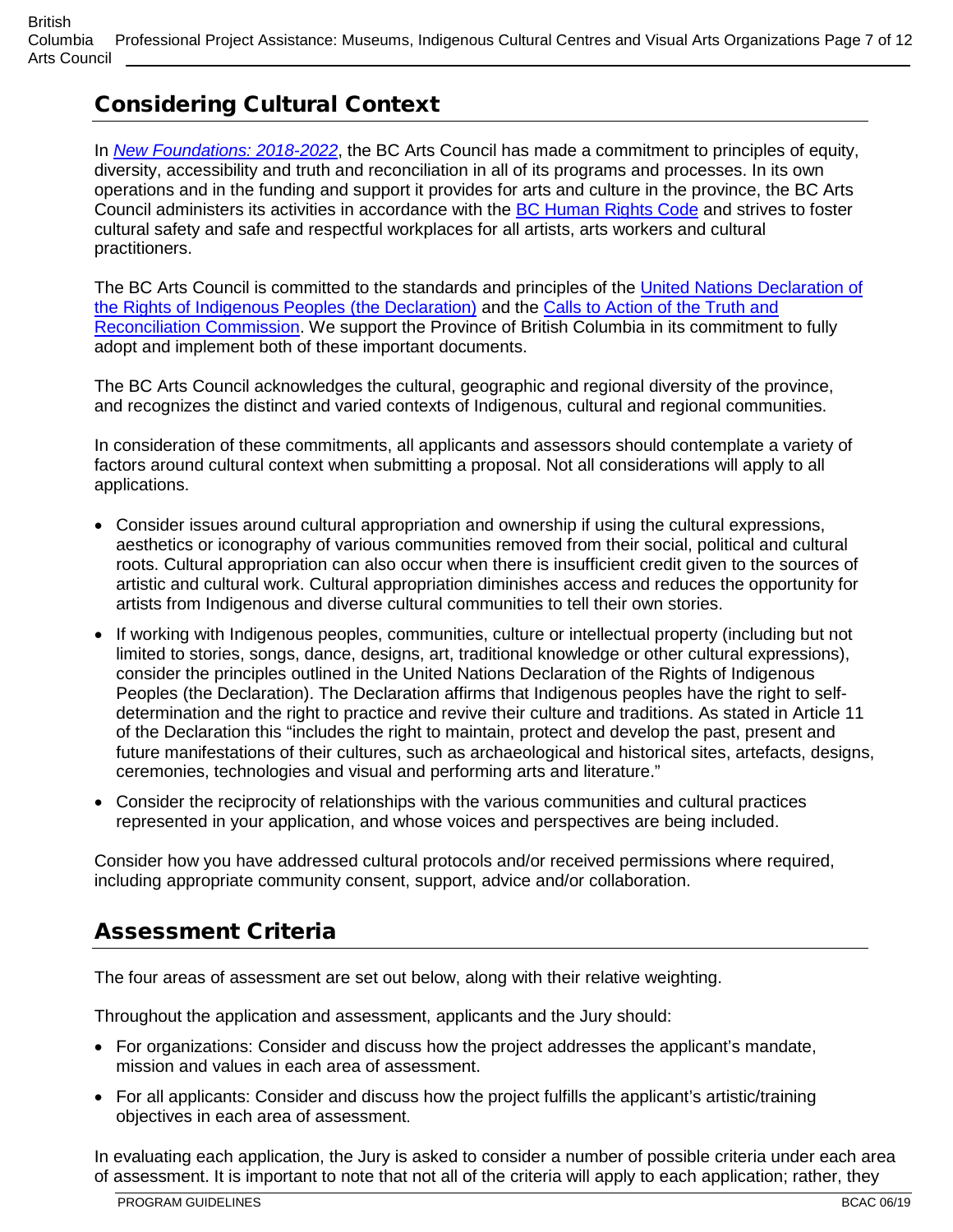are examples of aspects that might be considered and should be addressed in the application if relevant to the applicant, the applicant's history and/or the proposed project. Additionally, some criteria may have implications in more than one area of assessment.

Applications are judged against these criteria alongside a number of equally eligible applications.

In each area of assessment, the Jury considers the applicant's reflection on both past achievement and proposed plans. Applicants are encouraged to critically assess the challenges faced and the creative solutions under consideration.

### **ARTISTIC CONTRIBUTION AND SIGNIFICANCE (40%)**

Applicants should define and demonstrate their artistic activity, showing how the proposed project will advance the art form or practice that is central to their work.

Jurors may discuss the following:

- Clarity, focus, and vitality of the proposed project.
- Artistic/curatorial risk or challenges inherent in, or tackled by, the proposed project.
- The strength of the artistic intention in the work, the quality of the practice, and the development of the art form.
- Ability to realize the project artistically, based on previous successes and support material.
- Previous achievements of the participant(s) individually and/or as a collective, ensemble, group or organization.
- The applicant's artistic/curatorial practice in the context of B.C.'s geographic, Indigenous and cultural diversity.
- Clear statements about compensation to every professional artist, curator or professional practitioner participating in the project including levels of professional fees.
- The potential benefits to the development of the applicant, artists and the professional arts community in B.C.
- Commitment to the development of B.C. artists and cultural practitioners.
- Consideration of cultural context in the artistic activity.

#### **ENGAGEMENT AND IMPACT (25%)**

All projects are devised to involve particular artists, audiences, publics and/or communities. Applicants should identify the particular artists, audiences, publics and/or communities involved and to show how the project will offer stimulating and varied forms of engagement. Engagement may include supporting the creation or publication of literary work or social, cultural, or intellectual commentary or inquiry; the development of literary and related artists or professionals; audience engagement and participation; organizational development; discourse; and/or education.

Jurors may consider the following:

- Knowledge of the project's audience plus insight and strategies that will lead to further audience development.
- Commitment to work created by B.C. arts professionals.
- The project's level of engagement in the context of B.C.'s geographic, Indigenous and cultural diversity.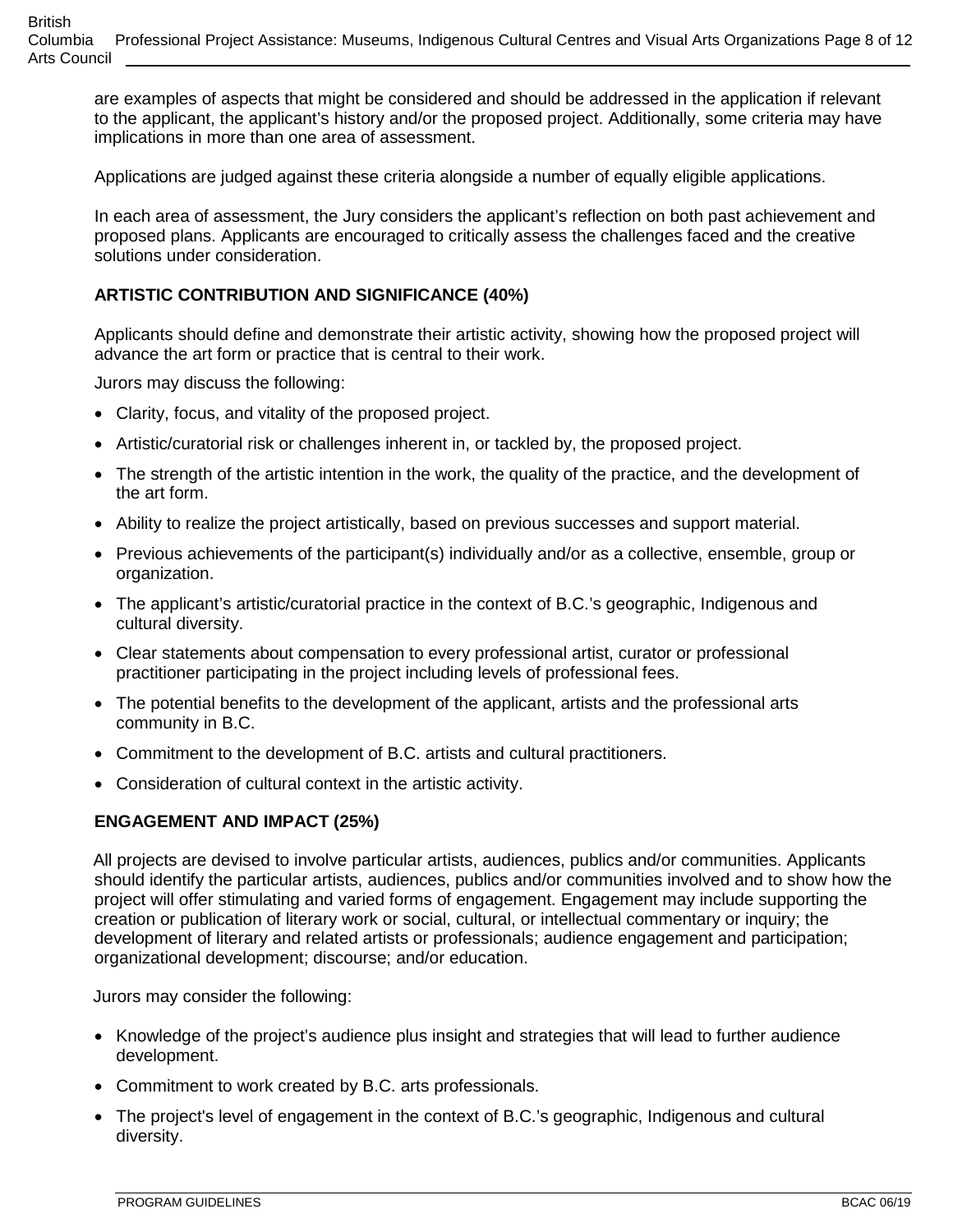- The inclusion of and engagement with appropriate protocols and practices, particularly in regard to Indigenous artists and communities.
- Risk-taking with regard to public engagement.
- Consideration of cultural context in engagement activity.

### **FEASIBILITY (25%)**

This criterion considers the achievability of the project. Applicants should present the related past achievements and current practices and plans in place that demonstrate the achievability of the project.

Jurors may consider the following:

- Abilities in project management, including planning, audience development, marketing, communications (e.g. with collaborators, funders, media, other arts professionals) and financial management.
- Demonstrated capacity to realize the project, including presentation of realistic budget assumptions and projections.
- The diversity and appropriateness of the project's proposed budget, with appropriate levels of funding from sources other than the BC Arts Council, including earned revenues, federal and local government support, private funding, and in-kind support, as applicable.
- The quality of working conditions for artists and cultural workers, including the commitment to cultural safety.
- The applicant's financial position, including appropriate management of surplus or deficit situations, reserve and/or restricted funds, and working capital ratio.

#### **CULTURAL COMPETENCY AND AGILITY (10%)**

This area of assessment considers the applicant's ability to work respectfully, knowledgeably and effectively with artists, practitioners and communities from a diversity of cultural backgrounds. Cultural competency and agility have particular implications in considering reconciliation and the cultural safety and self-determination of Indigenous peoples.

Jurors may consider the following:

- Commitment and ability to foster cultural safety.
- Capacity to acknowledge, negotiate and respect differing cultural perspectives, worldviews and values.
- Reciprocity in artistic, cultural and community relationships.
- Ability to question organizational assumptions in a cultural context and willingness to learn in unfamiliar cultural situations.
- Ability to address cultural protocols and permissions where required, including appropriate community consent, support, advice and/or collaboration.
- Ethical use of material, including issues of cultural appropriation and ownership.
- Consideration of the impact of proposed artistic activity, including who will benefit from it.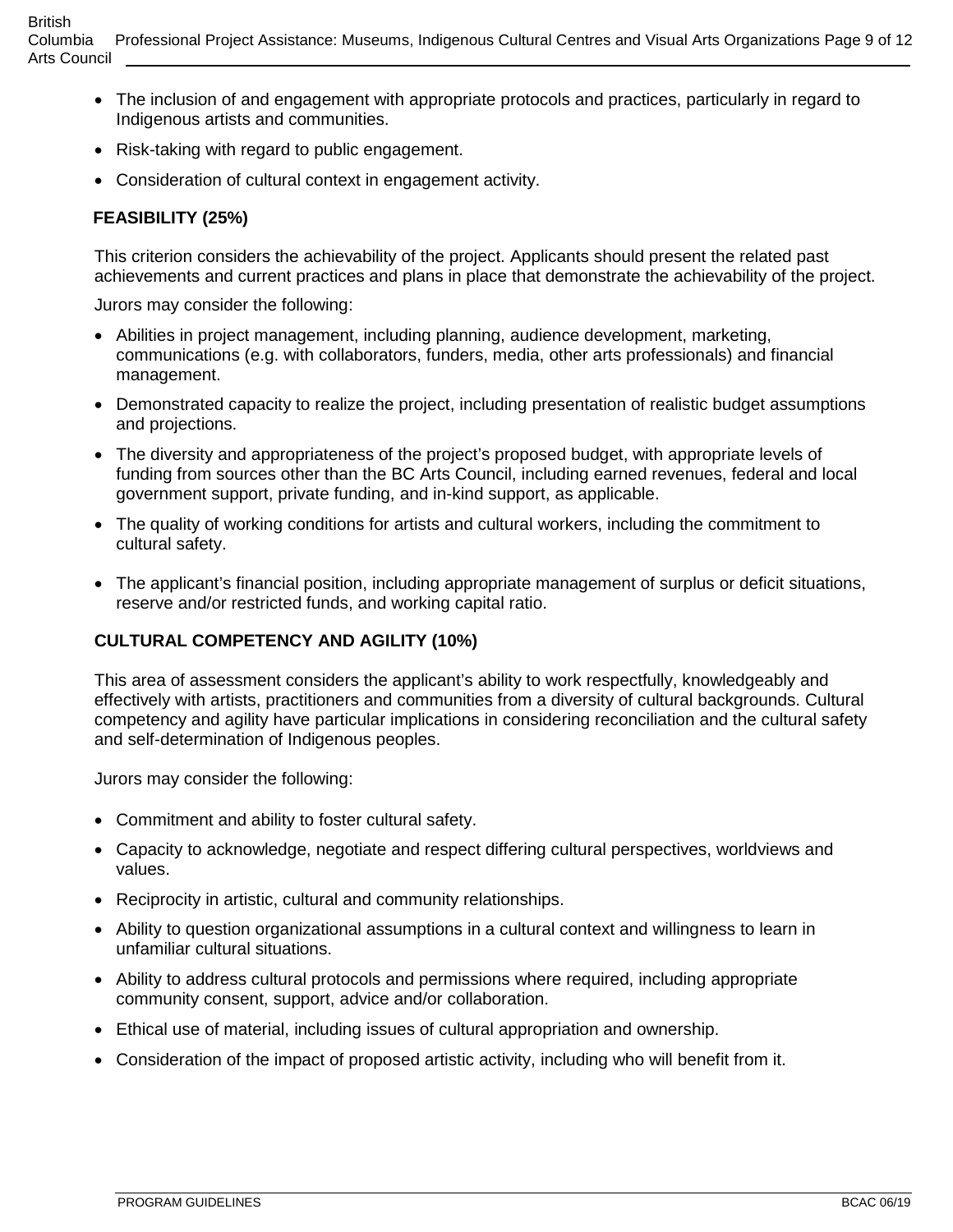## <span id="page-9-0"></span>Application Deadline and Submission

The deadline for the Project Assistance: Museums, Indigenous Cultural Centres and Visual Arts Organizations is **October 15, 2019.** MEMI



Applications are accepted via our **NEW** online system **no later than** 11:59 p.m. on October 15, 2019.

Please note that you will have to register to our new online system *before* you can submit and application to this program. **The registration period can take up to 2 days**, so please plan accordingly.

Applications by mail, email or fax will not be accepted.

## <span id="page-9-1"></span>Adjudication Process

Merit-based, independent assessment is the primary method of evaluation.

All applications are assessed by peer review juries. Juries are comprised of individuals with expertise in particular artistic disciplines, genres or practices. When selecting jury and committee members, the Council considers broad professional knowledge, expertise, geographical representation and diverse aesthetic, institutional, and cultural viewpoints, including those from Indigenous perspectives.

The following process is used to evaluate every application:

- The British Columbia Arts Council receives applications and acknowledges receipt by email within 2 weeks of the deadline date.
- Council staff reviews applications for eligibility.
- The jury evaluates the applications using the assessment criteria outlined above and determines the level of funding and conditions on payment of awards.
- Council informs each applicant of its decision in writing.
- Applicants are urged to contact their program officer for feedback on their applications.

### <span id="page-9-2"></span>Grant Amounts

Project assistance will not exceed 50% of the total project budget. Assistance through this program is possible only once per BC Arts Council fiscal year (April 1- March 31).

## <span id="page-9-3"></span>Notification of Awards

Decisions will be made within sixteen weeks of the application deadline. All applicants will be notified by letter. Results will not be released by telephone or email.

### <span id="page-9-4"></span>Payment of Awards

All payments of grant monies to the grant recipient are subject to an authorizing appropriation under the Financial Administration Act.

Organizational grant recipients must promptly inform the BC Arts Council of substantive changes to the organization, including: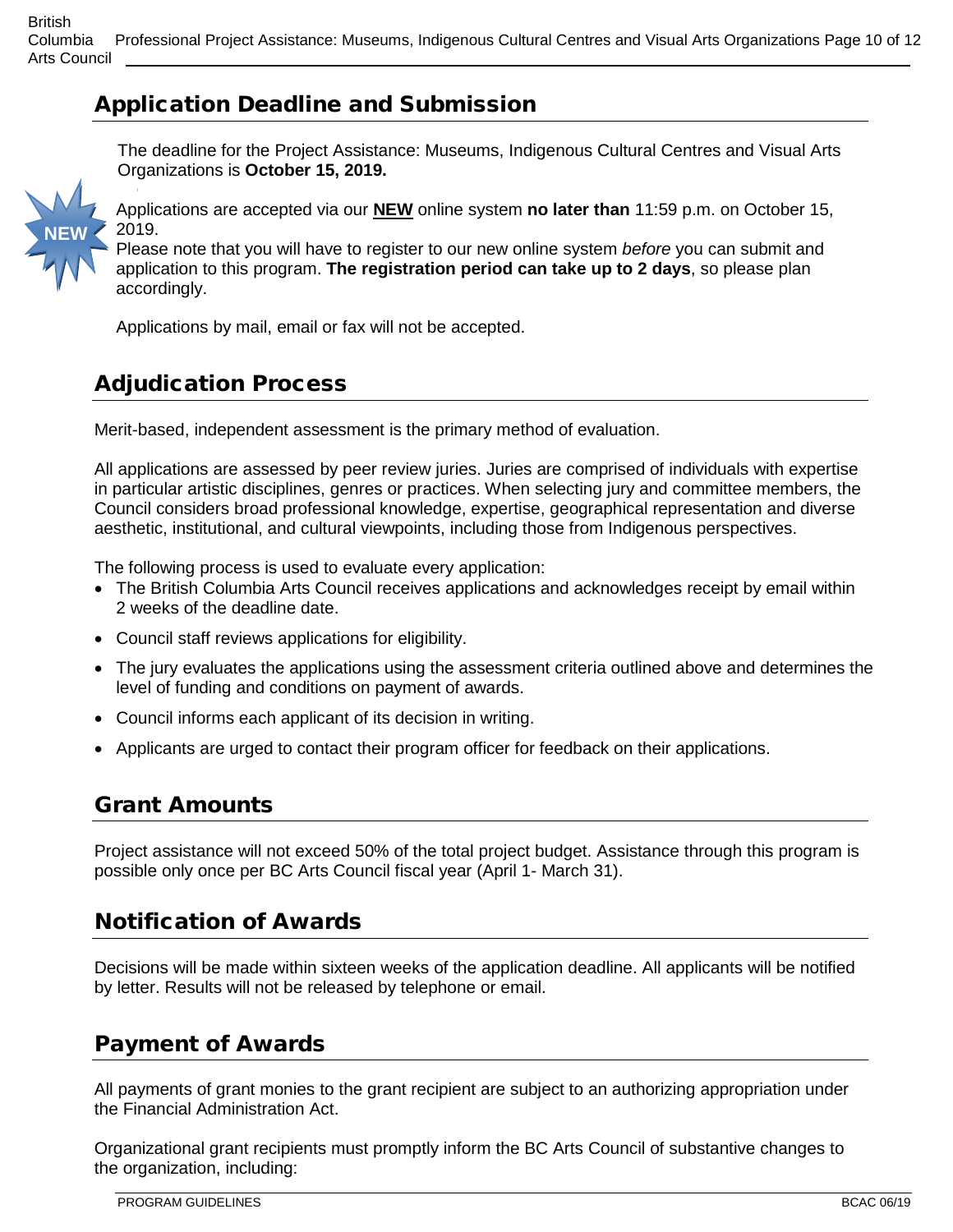- Significant shifts in structure, staffing or activities
- Major changes to proposed activities;
- Changes in legal status, ownership, corporate structure, name, or mandate;
- Danger of insolvency, bankruptcy, or credit protection;
- Legal proceedings that pose a financial or reputational risk.

The British Columbia Arts Council reserves the right to redistribute, delay or suspend payments if the recipient:

- Does not carry out its planned program of activities
- Undergoes major changes in artistic or administrative direction
- Does not meet its obligations as a grant recipient, including submission of final reports to the Council
- Fails to comply with legal obligations
- Fails to respect the commitment to provide a safe and respectful workplace free from harassment, discrimination and sexual misconduct.

## <span id="page-10-0"></span>Final Reports

All recipients must submit a final report and requested documentation of the completed project to the BC Arts Council within 30 days of its completion date stated in the application for support. Final Report forms are available at: [http://www.bcartscouncil.ca/forms.htm.](http://www.bcartscouncil.ca/forms.htm)

Future applications to project assistance programs will be ineligible if all reporting requirements are not met. Final reports may be scanned and submitted electronically to [BCArtsCouncil@gov.bc.ca](mailto:BCArtsCouncil@gov.bc.ca) or by mail or courier.

### <span id="page-10-1"></span>Confidentiality and Recognition of Awards

#### **CONFIDENTIALITY OF INFORMATION**

The collection, use, and disclosure of personal information are subject to the privacy provisions of the *Freedom of Information and Protection of Privacy Act*. The applicant's information will be shared in confidence with members of the adjudication jury. The names and locations of successful award recipients may be published, along with the amount of the award, in the Annual Report of the BC Arts Council as well as in various communications and promotional vehicles of the BC Arts Council and Government of British Columbia. Social Insurance Numbers are provided to Canada and Revenue Agency through the issuance of T4As.

#### **RECOGNITION OF ASSISTANCE**

In recognition of funding, the support of the BC Arts Council and the Province of British Columbia should be acknowledged in all promotional materials, both hard copy and online. The approved BC Arts Council and provincial logo and graphics standards are available online in a variety of readyto-use digital formats at [http://www.bcartscouncil.ca/mediaroom/logoanduse.htm.](http://www.bcartscouncil.ca/mediaroom/logoanduse.htm) The joint logo should be used on posters, brochures, print ads and programs and used where possible on media releases and signs related to the funded project.

As well, funded organizations with a website are encouraged to add a link to the BC Arts Council website.